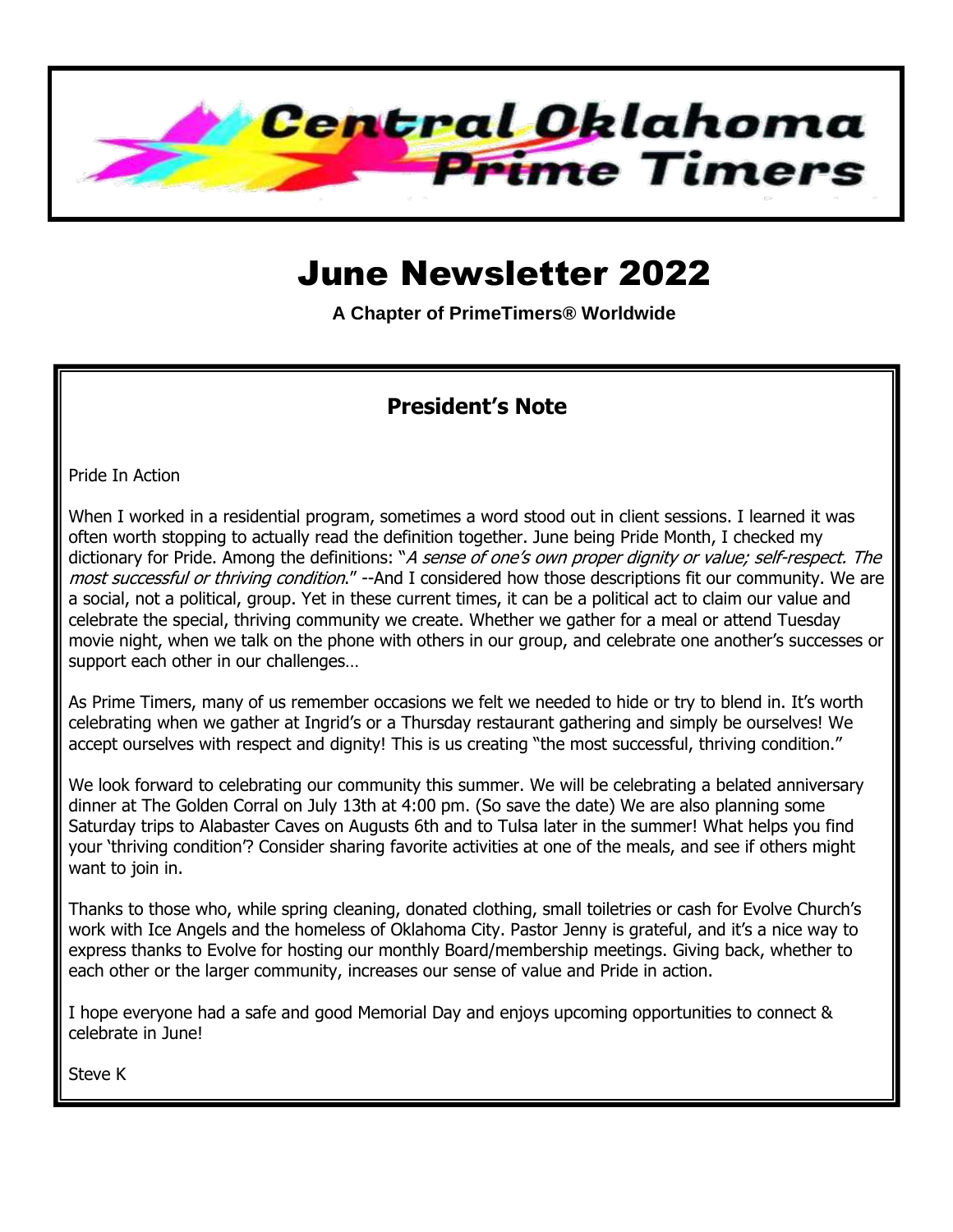#### COPT Monthly Meeting Minutes

The May 2022 meeting of Central Oklahoma Prime Timers and Board of Directors was held at Evolve Church on May 15, 2022, at 1:00 PM, 3208 N. May Avenue, Oklahoma City.

President Steve K. called the meeting to order at 1:00 p.m. Present were Vice President David H., Treasurer Allen G., Secretary Kobe C., at large member Jon L., along with World Wide Liaison Jim H., Steve D., Richard W., past President, and Gene C.

Minutes of the April 2022 meeting were read and accepted as read.

The Monthly Newsletter is back on track. We expect the next Newsletter to be on time.

The Treasurer reported that storage has been paid. We need to pay The Gayley. The ice chests need to be brought to Steve and Jim. Allen is preparing a means to print monthly reports. Don D spent \$345 to print the Directory. We will reimburse him.

Records in storage should be converted into a digital format.

Pride on 39th is the beginning of June. The Church will be participating and we are exploring a way to participate with them. We agreed to share ½ the cost of registration for the booth. We will need volunteers to man the booth.

As part of celebrating members birthdays we decided to engage Ingrid's for a birthday cake once a month on the second Tuesday of each month.

Participation has increased greatly for meals at Ingrid's.

Discussion of our Anniversary Dinner resulted in consensus for Golden Corral at 3rd and MacArthur either July 13 or June 29 at 4 pm.

A field trip to Alabaster Caverns for August 6th was decided upon.

We also discussed a day trip to Tulsa, and elsewhere in the state.

We have collected six bags of clothes, etc. for Ice Angels to help the homeless.

Oklahoma State Fair this year is September 15 – 25. 2022.

The Meeting was Adjourned by Steve K. at 2:40 PM

Respectfully submitted,

Kobe Cohen, Secretary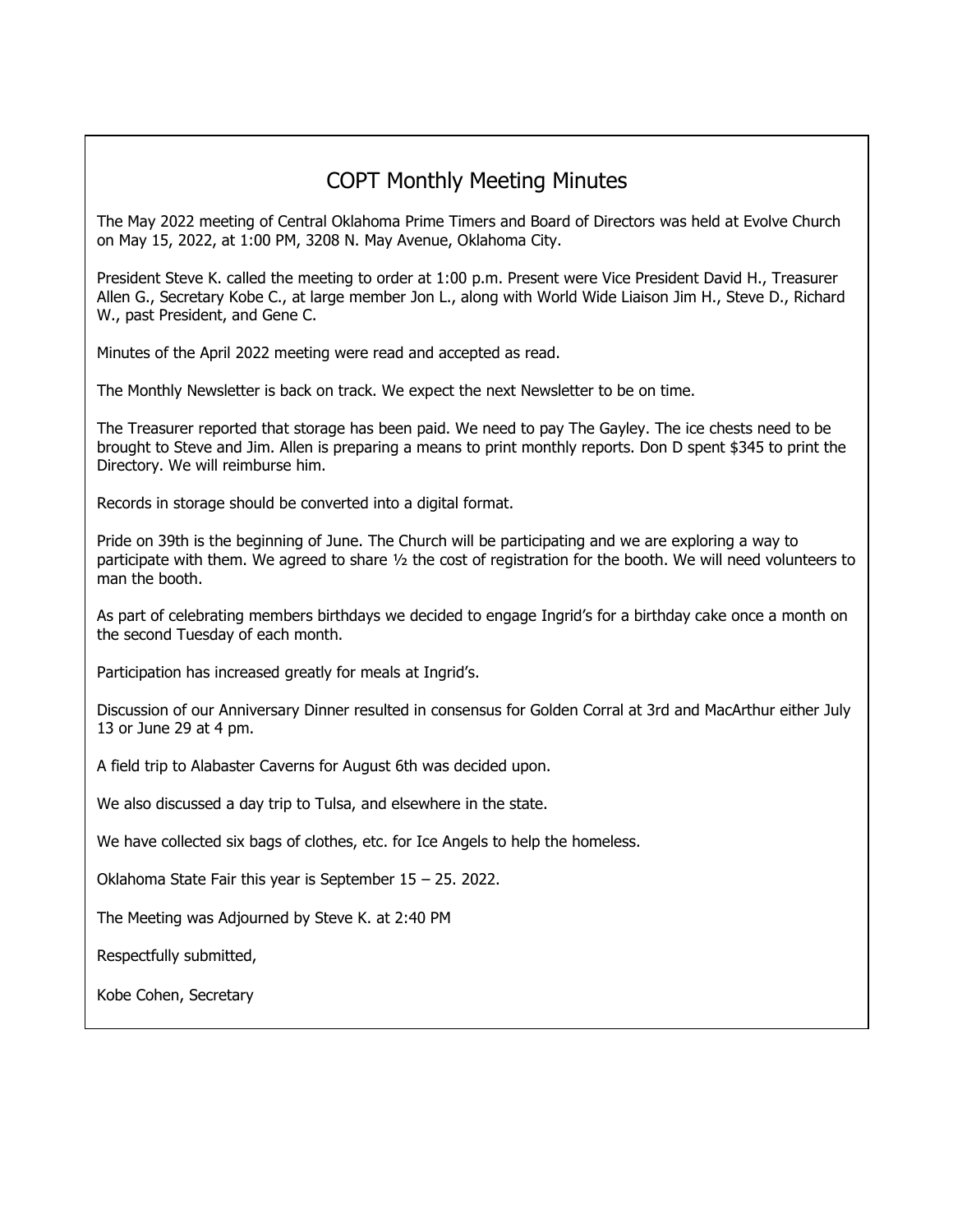### **Newsletter Editor's Bulletin**

If anyone has suggestions, comments or corrections, please send them to me. Also, send pictures or announcements and I will try to publish them.

That's all for now.

*Kelly P.* 

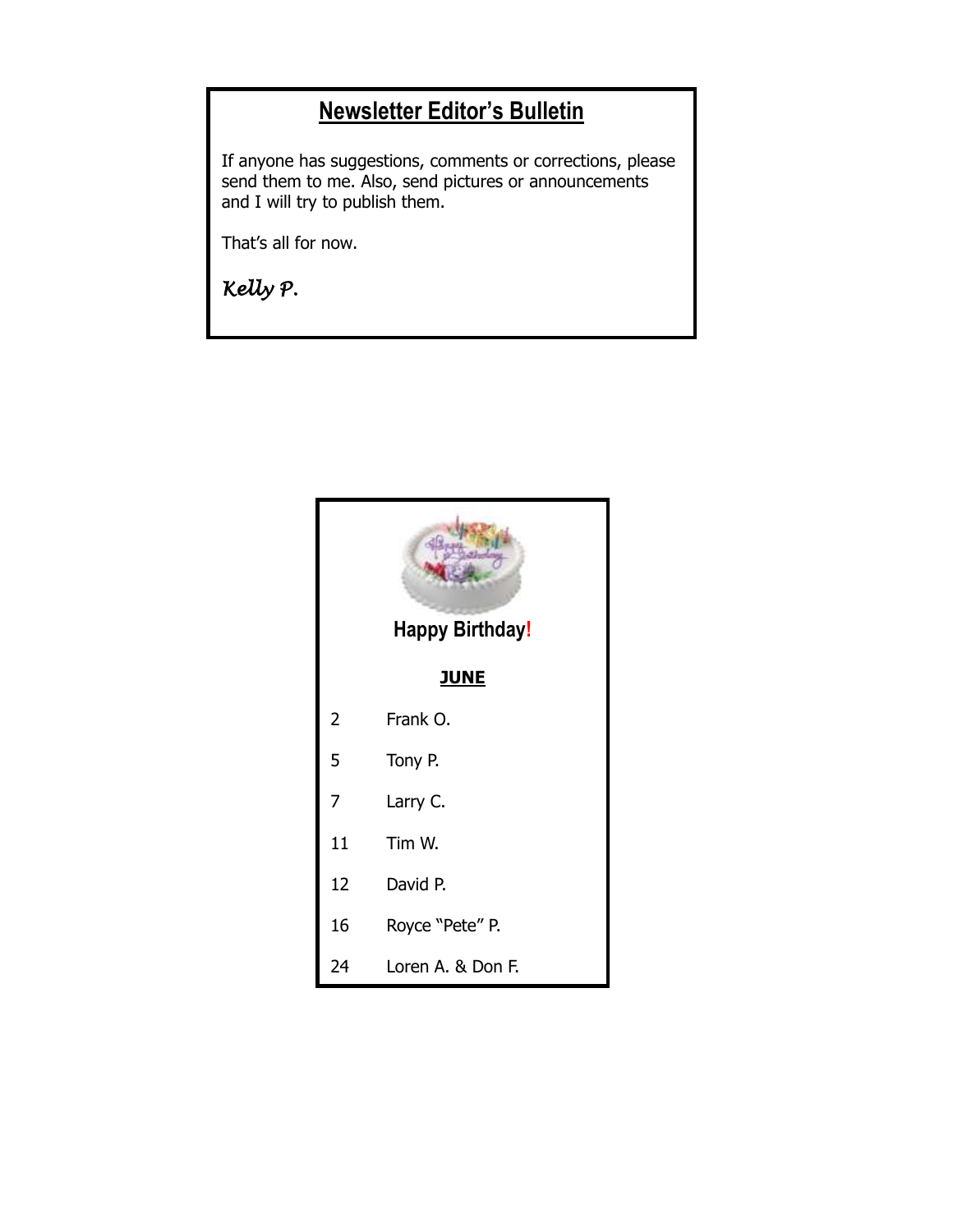|             |    |                         | 1  | 2 Meet & Eat  | 3 OKC Pride | 4                           |
|-------------|----|-------------------------|----|---------------|-------------|-----------------------------|
|             |    |                         |    |               |             | OKC Pride                   |
| 5 OKC Pride | 6  | 7 Lunch at<br>Ingrid's  | 8  | 9 Meet & Eat  | 10          | 11 Brunsnat<br>Indrin's     |
| 12          | 13 | 14 Lunch at<br>Ingrid's | 15 | 16 Meet & Eat | 17          | 18                          |
| 19          | 20 | 21 Lunch at<br>Ingrid's | 22 | 23 Meet & Eat | 24          | $25$ Brunch at<br>Ingritt's |
| 26          | 27 | 28 Lunch at<br>Ingrid's | 29 | 30 Meet & Eat |             |                             |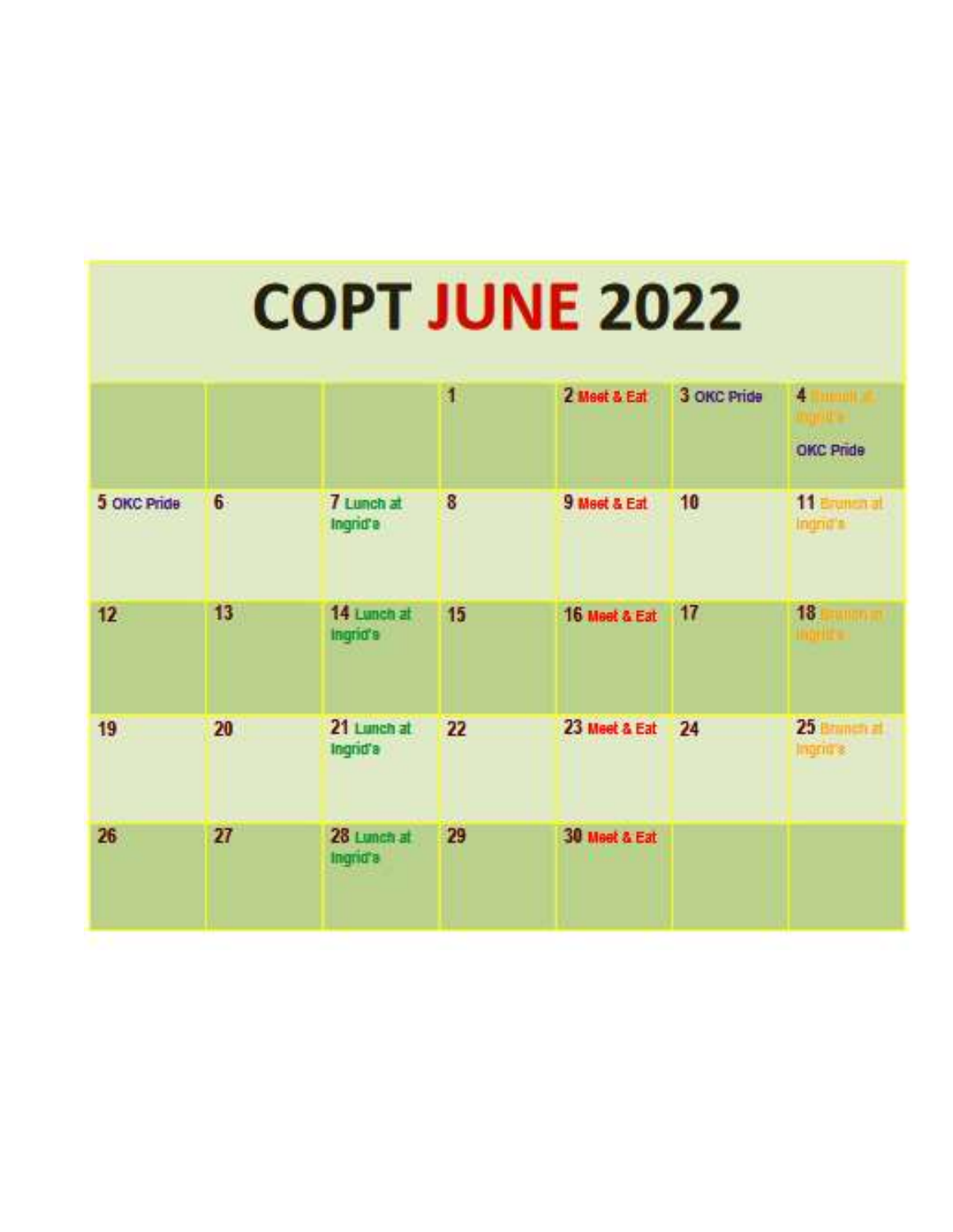Meet & Eat Locations for June (all locations are in OKC unless otherwise stated)

JUNE 2 - ZORBA'S MEDITERRANEAN RESTAURANT AND BAR

6014 N. May Ave. 405-947-7788

https://zorbasokc.com/

JUNE 9 - BAD DADDY'S BURGER BAR

2050 24th Ave. NW; S.101, Norman, OK 405-561-1067

https://www.baddaddysburgerbar.com/locations/bad-daddys-burger-bar-13

JUNE 16 - HOPSCOTCH RESTAURANT AND BAR

10909 N. May Ave. 405-286-4246

https://www.hopscotchokc.com/

JUNE 23 - 1492 NEW WORLD (Latin Cuisine)

9213 N. Pennsylvania 405-463-3266

https://1492okc.com/

JUNE 30 - BEDLAM BARBECUE

610 NE 50th & Lincoln 405-528-7427

https://bedlambarbg.com/